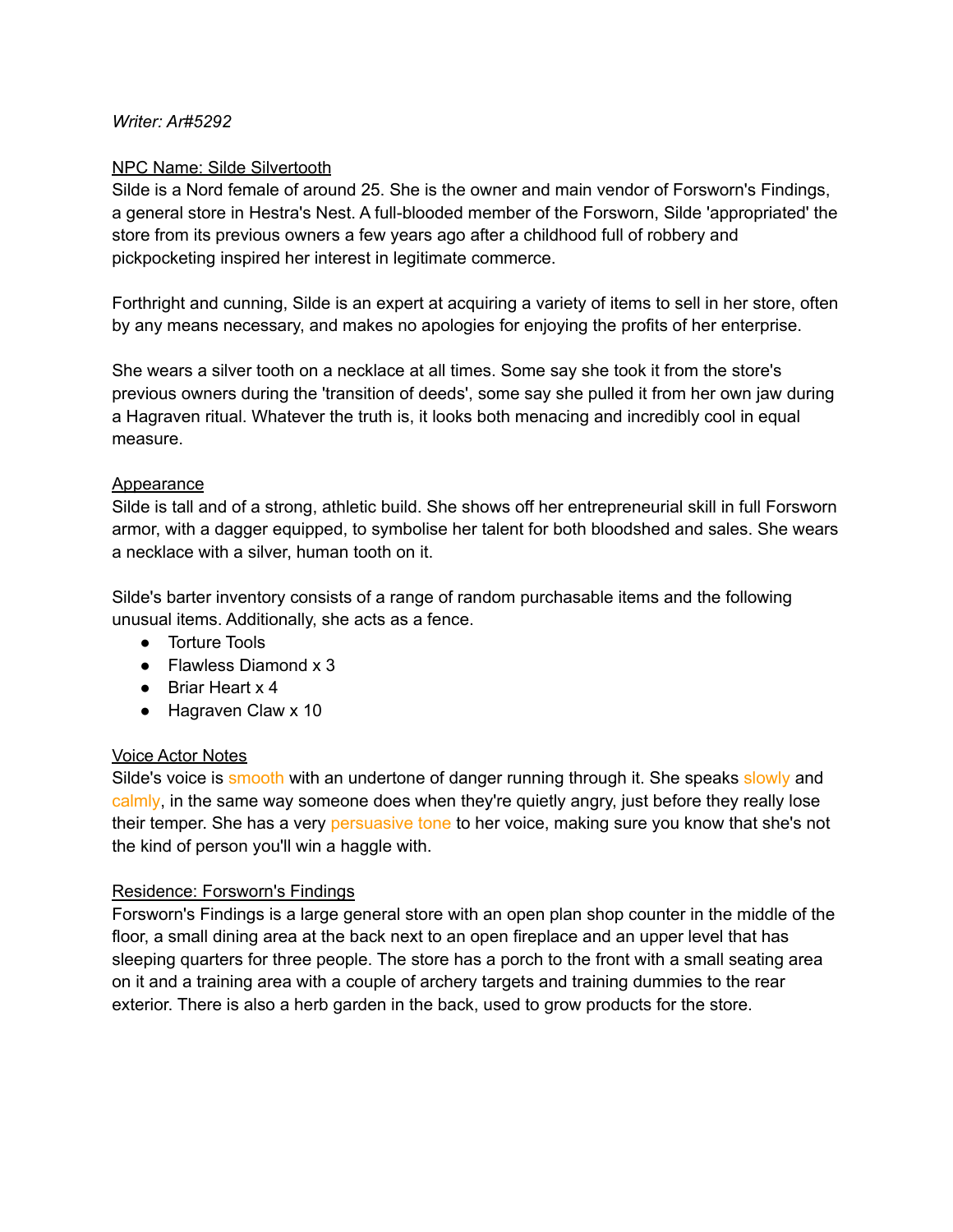### Relationships

- Velith [Indoon](https://docs.google.com/document/u/0/d/1-XpAySedapZuBx_ngQLCLiVkWG3tEmmYBRarXBJ5Vjg/edit) talented illusion mage, shop trainee and apprentice thief whom Silde has taken under her wing.
- Briecian [Aerodius](https://docs.google.com/document/u/0/d/1y7RdL_OLicW4E_3Wf7KYKlmNm3bCSWFKxfpw_5Ik_vo/edit) an elderly male Imperial who has taken refuge in *Forsworn's Findings* and helps Silde and Velith out around the store by doing basic repairs and helping to manage stock.

### Associated Quests

● [Swan](https://docs.google.com/document/u/0/d/1qq-17NCsGq7QzeQC0kjm7rj3RJ4S0jF43pJrIaYxsZo/edit) Song

## Schedule:

0000 - 0700: sleeps in quarters (top floor of the store)

- 0700 0800: heads downstairs and eats breakfast
- 0800 1200: moves behind the main counter to start work for the day.
- 1200 1400: heads to *The Nesting Nuthatch* for lunch (leaves Velith in charge of the store)
- 1400 2000: resumes working in the store
- 2000 2130: practices dagger usage on the training dummy out back behind the store exterior
- 2130 0000: returns to *Forsworn's Findings* and goes to bed in her quarters upstairs

# **Store Barks**

- Welcome to Forsworn's Findings. If you want it, we can 'find' it.
- **[smugly]** Wild wares for a wild world, my friend.
- **[defensively]** You can have anything except the tooth. That stays with me.
- Ask me what's on offer, I don't bite. Usually.

# **Greetings**

- [slowly, deviously] Anything's possible... for the right amount.
- [incredulous to menacing] You want to barter? With me? I hope you've got a great dentist.
- [tongue-in-cheek] Have you been to inspect my goods lately?
- [knowingly] Profits are much easier to trust than people. Remember that.
- [matter-of-fact] All my goods are freshly laundered. Are yours?

# **Farewells**

- [deadpan] Valued custom is as valuable as, well, the valuables.
- [enthusiastic] Make sure you come back tomorrow, I've got a special delivery coming in.
- See you when I see you... but you won't see me.